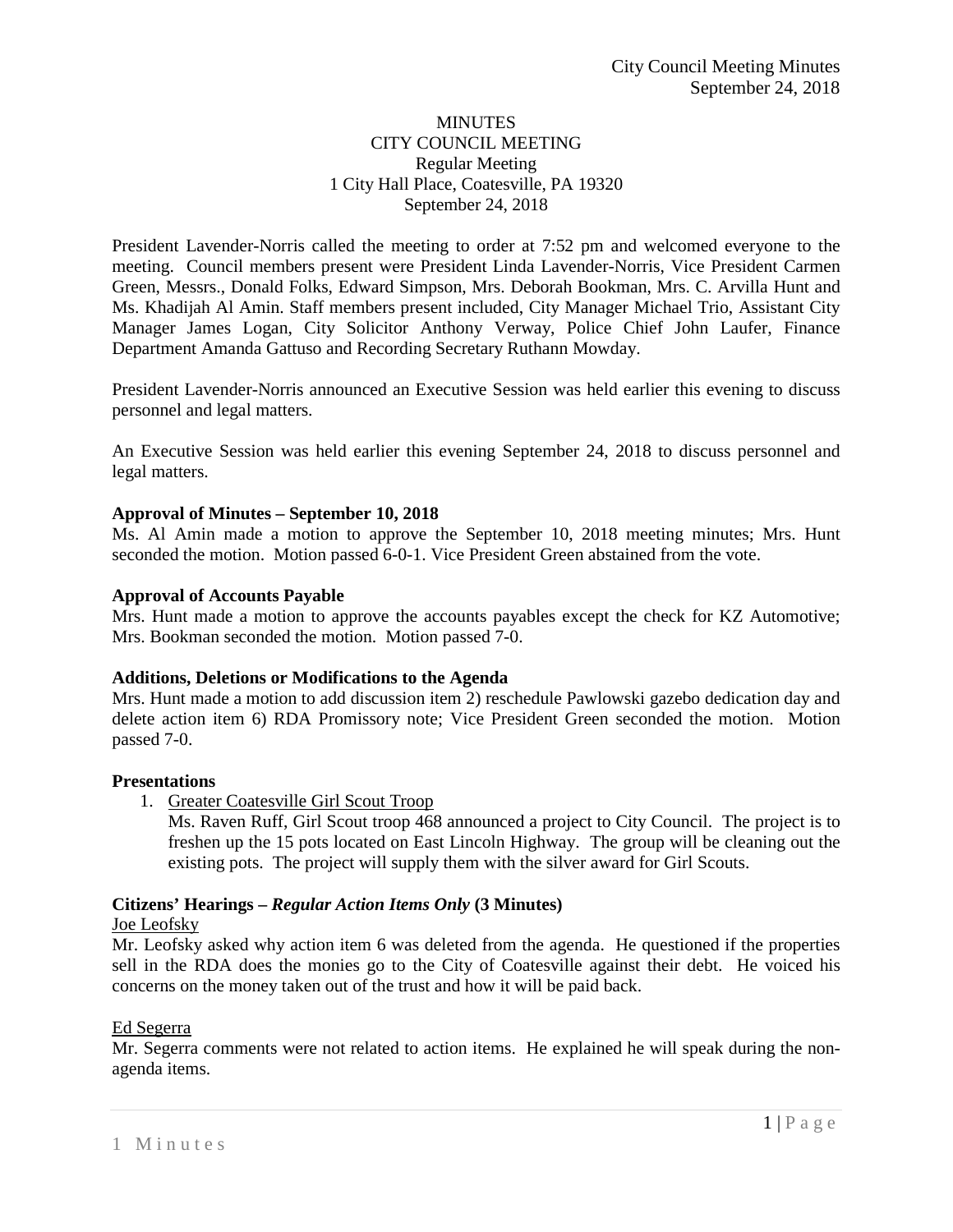Vice President Green made a motion to close citizens' hearings on regular action items only; Mrs. Bookman seconded the motion. Motion passed 7-0.

## **Regular Action Items**

0. Receive and consider Amended 2018 Minimum Municipal Obligation for the Non-Uniformed Pension

Vice President Green made a motion to approve the amended Minimum Municipal Obligation for the Non-Uniformed Pension: Mrs. Hunt seconded the motion. Motion passed 7-0.

1. Receive and consider 2019 Minimum Municipal Obligation for the Non-Uniformed Pension

Mr. Folks made a motion to approve the 2019 Minimum Municipal Obligation for the Non-Uniformed Pension in the amount of \$201,564; Ms. Al Amin seconded the motion. Motion passed 7-0.

2. Receive and consider 2019 Minimum Municipal Obligation for the Firemen's Pension Fund

Vice President Green made a motion to approve the 2019 Minimum Municipal Obligation for the Firemen's Pension Fund in the amount of \$162,712; Mr. Folks seconded the motion. Motion passed 7-0.

- 3. Receive and consider 2019 Minimum Municipal Obligation for the Police Pension Fund Vice President Green made a motion to approve the 2019 Minimum Municipal Obligation for the Police Pension Fund in the amount of \$1,072,540; Mr. Folks seconded the motion. Motion passed 7-0.
- 4. Receive and consider S&S Cleaners agreement for City Hall, Police Department and District Court

Mrs. Hunt made a motion to approve S&S Cleaner's agreement for City Hall, Police Department and District Court; Mr. Folks seconded the motion. Motion failed 3-4. President Lavender-Norris, Vice President Green, Mrs. Bookman and Ms. Al Amin were the dissenting votes.

- 5. Receive and consider award for the  $3<sup>rd</sup>$  Avenue Lincoln Highway ReDesign Project to James R. Kenney Excavating and Paving Inc. at \$174,976.40 Ms. Al Amin made a motion to award the  $3<sup>rd</sup>$  Avenue Lincoln Highway ReDesign Project to James R. Kenney Excavating and Paving Inc. at \$174,976.40; Mr. Simpson seconded the motion. Motion passed 5-2. Ms. Al Amin and Mrs. Bookman were the dissenting votes.
- 6. Receive and consider sale of Redevelopment Authority properties located at 204-206 East Lincoln Highway and 207 Harmony Street to Mark Lane LLC, and the sale of the Redevelopment Authority properties located at 117-125 East Chestnut Street to Mark Lane, LLC

Vice President Green made a motion to approve the sale of Redevelopment Authority properties located at 204-206 East Lincoln Highway and 207 Harmony Street to Mark Lane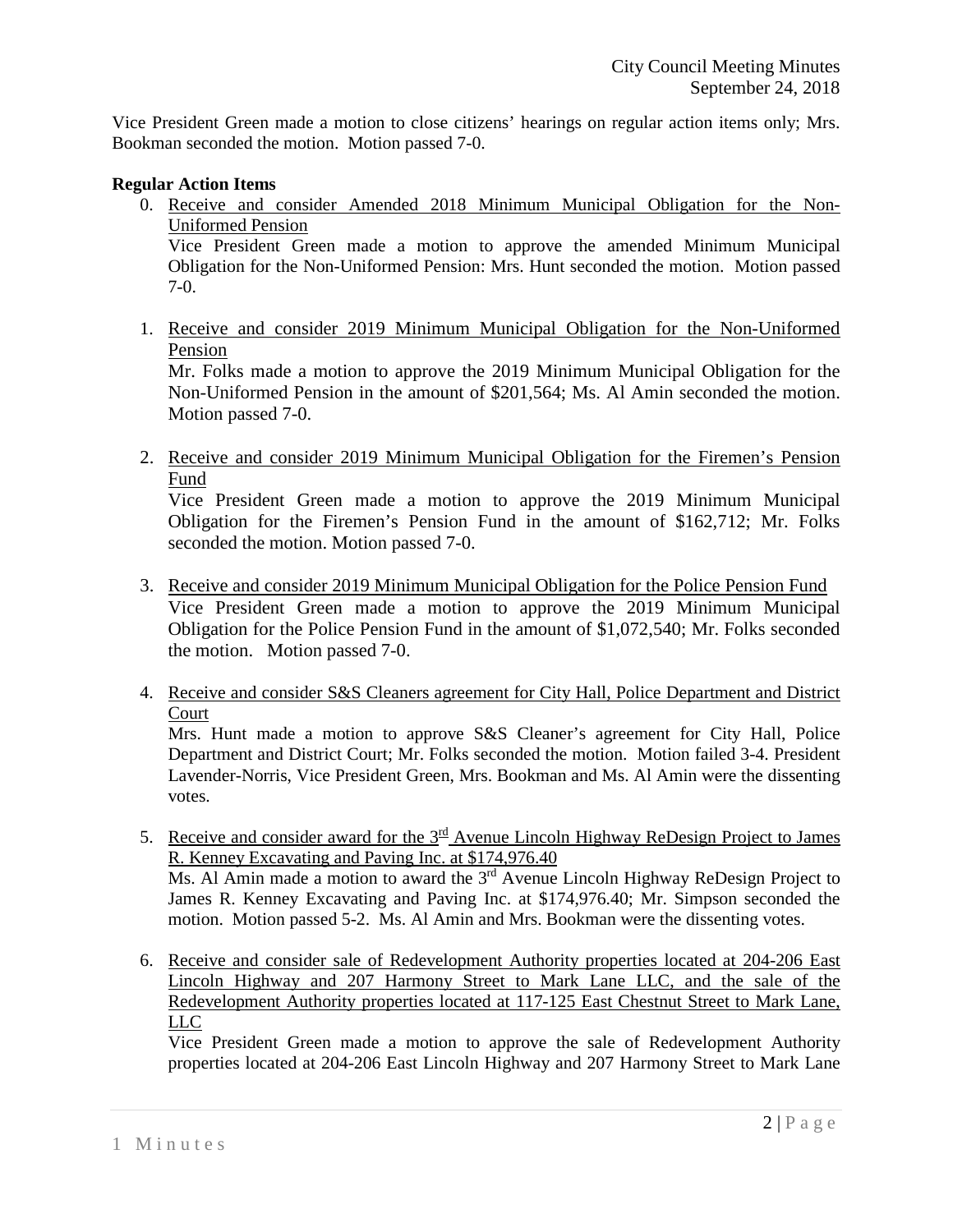LLC, and the sale of the Redevelopment Authority properties located at 117-125 East Chestnut Street to Mark Lane, LLC; Ms. Al Amin seconded the motion. Motion passed 7-0.

Vice President Green made a motion to close action items; Mrs. Hunt seconded the motion. Motion passed 7-0.

### **Discussion Item**

1. Meeting Minutes

President Green asked to listen to the tape from the last meeting.

2. Reschedule John Pawlowski Gazebo Dedication

Due to the rain, the dedication was cancelled and needed to be rescheduled. Council agrees on October 11, 2018 at 5:00 pm.

### **Solicitor's Report**

Mr. Verwey announced he:

- Worked with the RDA Solicitor on the proposed refinancing the RDA Debt
- Reviewed the contract/lease with the District Court
- Reviewed pending Right to Know laws requests
- Spoke with DEPG attorneys regarding easements, improvements and security
- Monitoring labor issues
- Reviewed pending litigation matters involving the city and strategies moving forward.

# **City Manager's Report**

Mr. Trio announced:

- Mr. Pawlowski dedication was scheduled for September 23, but due to rain has been rescheduled.
- West End Fire Company Lease expired asking for three year extension
- North  $3<sup>rd</sup>$  Avenue walk thru with Marino and Michael Baker identified and confirmed for final punch out repairs
- County Court punch list sent to Solicitor
- Thank all staff, Council, volunteers for a wonderful event on Saturday at the Grand Prix

# **Citizens' Hearings –** *Non-Agenda Items Only* **(3 Minutes)**

# Fran Scamuffa

Ms. Scamuffa voiced her concerns on regarding public comments and the 1<sup>st</sup> Amendment. She inquired about the condemned building in the 200 Block of East Lincoln Highway.

# Paul Evans

Mr. Evans provide Council with a handwritten statement and copy of Facebook page. He voiced his concerns regarding the code on conflict of interest and forfeiture of office.

# Joe Leofsky

Mr. Leofsky voiced his concerns on the condemnation of the building located in the 200 Block of East Lincoln Highway and why some where given 48 hours to vacate but some were allowed to stay.

# Indira Sammy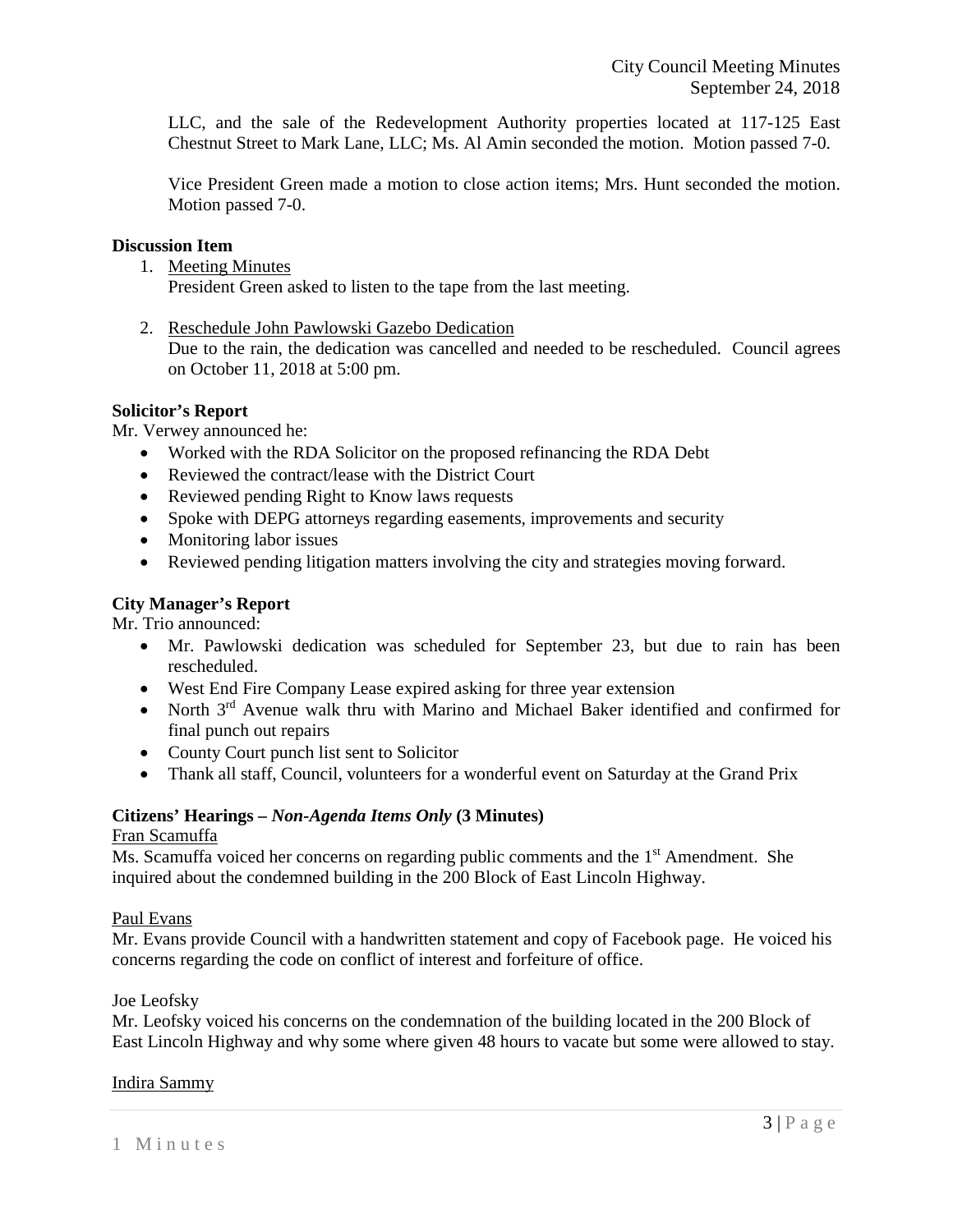Ms. Sammy asked everyone to put away all the negativity and come together as a community. There is good work going on in the City.

### Edwin Seggera

Mr. Seggera stated the Grand Prix was a great. He voiced his concerns regarding a member of City Council.

## Charles Jaramillo

Mr. Jaramillo voiced his concerns on the condemnation of the building located in the 200 Block of East Lincoln Highway. He is currently in litigation about the building.

Mrs. Bookman made a motion to close citizens' hearings on non-agenda items only; Vice President Green seconded the motion. Motion passed 7-0.

### **Special Events**

Laurie Shannon Bailey announced the National Juvenile Justice Week. The League of Women's voters in partnership with the Coatesville Area Juvenile Alliance, built Fitness, the City of Coatesville Police Department, South Coatesville Police Department and the Youth Aid Panel (Caln Township) are holding a Community and Law Enforcement Collaborative event. The event is Sunday, September 30, 2018 starting at 1:30 to 4:30 pm.

### **Council Comments**

Vice President Green thanked everyone for attending the meeting. The Grand Prix was awesome this weekend. Mike, I think you all did a wonderful job with the Grand Prix this weekend. It was very nice. Laurie I really look forward to your event this weekend.

Mrs. Bookman thanked everyone for attending the m meeting. The Grand Prix was a great event, it was the first time I was able to attend the whole thing and was very pleased and happy with the turnout. Did a great job. Laurie looking forward to event on Sunday. There's so much I want to say right now. I'm nine months into being a councilperson and I thoroughly enjoy being a councilperson. I work very hard. One thing I will say, is what my father always says "believe none of what you hear and only half of what you see." If you come to the podium and you want to engage with counsel your ideas and concerns, I would really appreciate, is there's two sides to every story. It's hard for me to sit here and have to find the words to be able to say to respond without crossing the line. One thing I will say, I do believe the city will rise again, the development is coming. I believe in our city. What I will not do, I will not allow the rules to apply for some and not apply to others. There's a lot of faces out here I've never seen before and a lot I do know. The rules for one landlord have to apply to all landlords. We are not trying to pick and choose who we do make certain things and who doesn't. I'm glad that Jaramillo brought up the Chetty building he's correct and it has been a long time coming. It has been an eyesore. The City has limited resources and Coatesville didn't get this way overnight and is not going to be fixed overnight. A lot of the issues that people have, that I even have, didn't happen with this current council, it was councils before us. I didn't take 30 million out of the trust fund but what I will do is make sure that we are good stewards over that money and make sure everyone is held accountable, including even council for everything that takes place in the city. When you're going to come to the podium at least be honest, don't come with one side of the story and try to discredit council for something that is wrong. I do know when you're in the role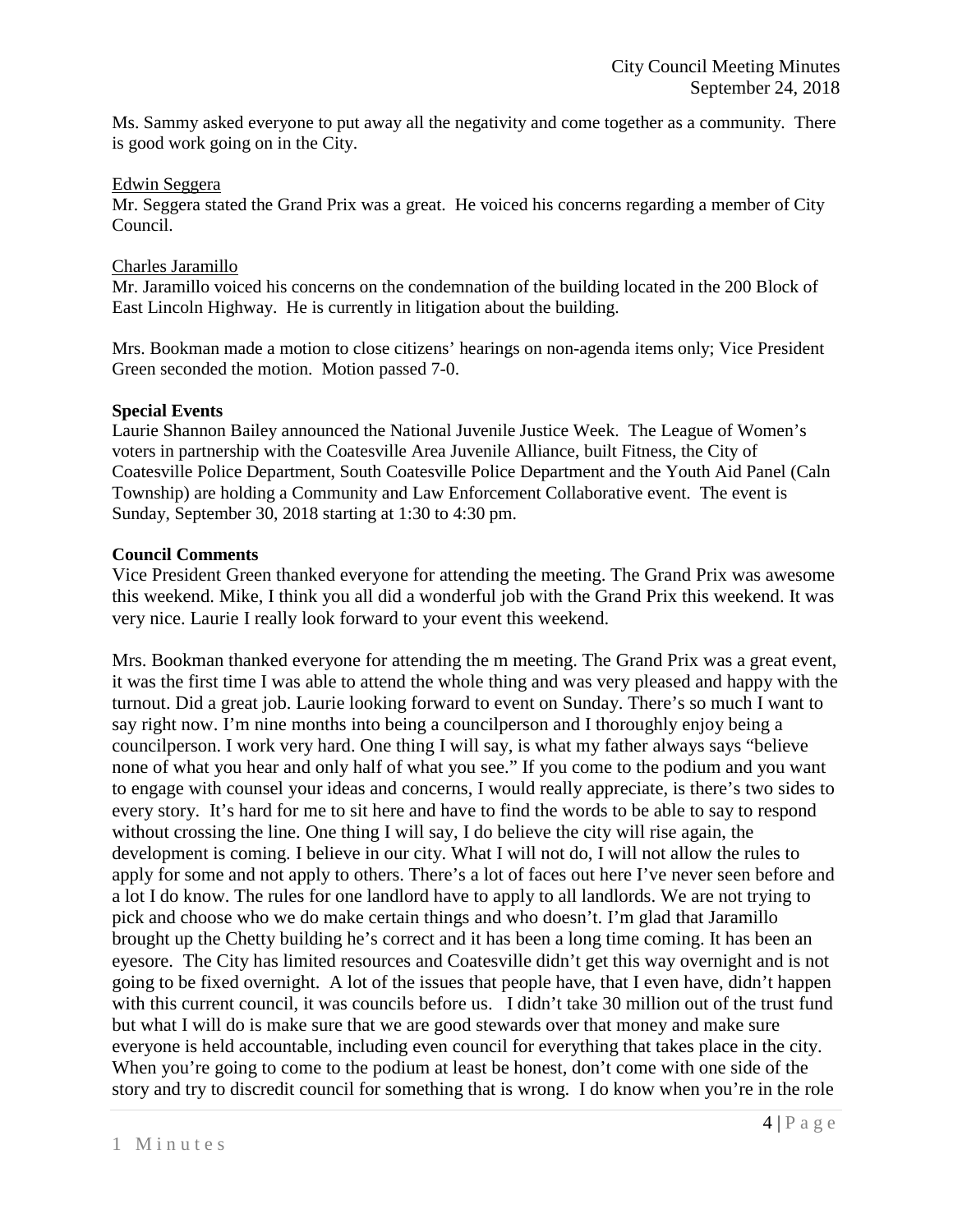of leadership and people are criticizing that means you're doing a good job, because you're not going to be able to please everybody all the time, but as long as you stay above reproach and you do what you know is best. I do what is best for me because I'm a resident first always regardless of what side of the table I'm on. Thank you all for coming out and I'm going to continue doing what I am doing and I invite any of you if you have a question just reach out. There are two side to every story not just one. Thank you.

Ms. Al Amin thanked everyone for coming to the Council meeting. I too am new to council. I was sworn in May 29 of this year. I know myself, I work very hard and take my role as council very serious. I do my due diligence to make sure we are managing taxpayer money appropriately and ask questions when I feel that is necessary. I know that I'm doing, what I said I would do, and stand for what's best for the residents and be their voice. Thank everyone for coming safe travels home

Mrs. Hunt thanked everyone for attending the meeting. Thank you for bringing your concerns and things to us that we may not be aware of. I thank Mr. Trio and his committee for the Grand Prix. It was a great experience for the city. There are a few things to work on before the next one but it was a good job and I thank you for the all the hard work that you do. I try to do my best to do what I know is right and what's best for the citizens, and that is why I'm here to represent you. Many you know where I'm at and if you have concerns or anything I can do for you please don't hesitate to reach out to me. We all represent a ward in the city so you can contact anyone of us no matter what ward you're in and if it's not the right ward we will direct you to the correct councilperson. But, one thing I am happy about is we're learning how to work together as a seven person council rather than seven individuals. I look forward to continuing to work with you as long as my term. Thank you, good night

Mr. Folks stated "never judge a book by its cover". Thursday we had a pre grand prixview party. I had to work that day on a bus trip, I drive for Hershey Mills and the called me before I went to work and asked me to wear my Eagle shirt uniform, and from there I came to this function. I approached the table and I asked the woman if this was appropriate to come in because I saw everyone dressed. She stated you can come in but you probably have the best dressed at the party a lot of people love Eagles. But, a man (I guess he had a lot of money) came up to me and he said Mr. Folks I know your councilperson everyone is dressed why are you in Eagle shirt. I went and told him I just got off work and my job called me because the young man that killed his parents in Westchester, I used to drive for them and they called me to and asked me to wear my uniform because they were Eagles fans. I didn't want to go that function but I wanted to hear Ed speak but some people looked at me and said you're a council person so why are you wearing it. When I told that fellow why, he said I apologize, because you just don't know why someone is wearing something. "Don't judge a book by its cover." Thank you I will do my best serve you. Do I like my job on council, No, but I do like the citizens of Coatesville. I do not like politics.

Mr. Simpson asked just for clarification Mr. Verwey if you could confer that when somebody comes up as a resident or person of the Commonwealth of PA that they have the right to speak. Mr. Verwey responded that's incorrect, you have to be a resident of the municipality or taxpayer. Mr. Simpson asked Mr. Verwey to send him a copy of that because he was always told as long as they are the resident of the Commonwealth of PA they may speak. Mr. Fairway stated whoever